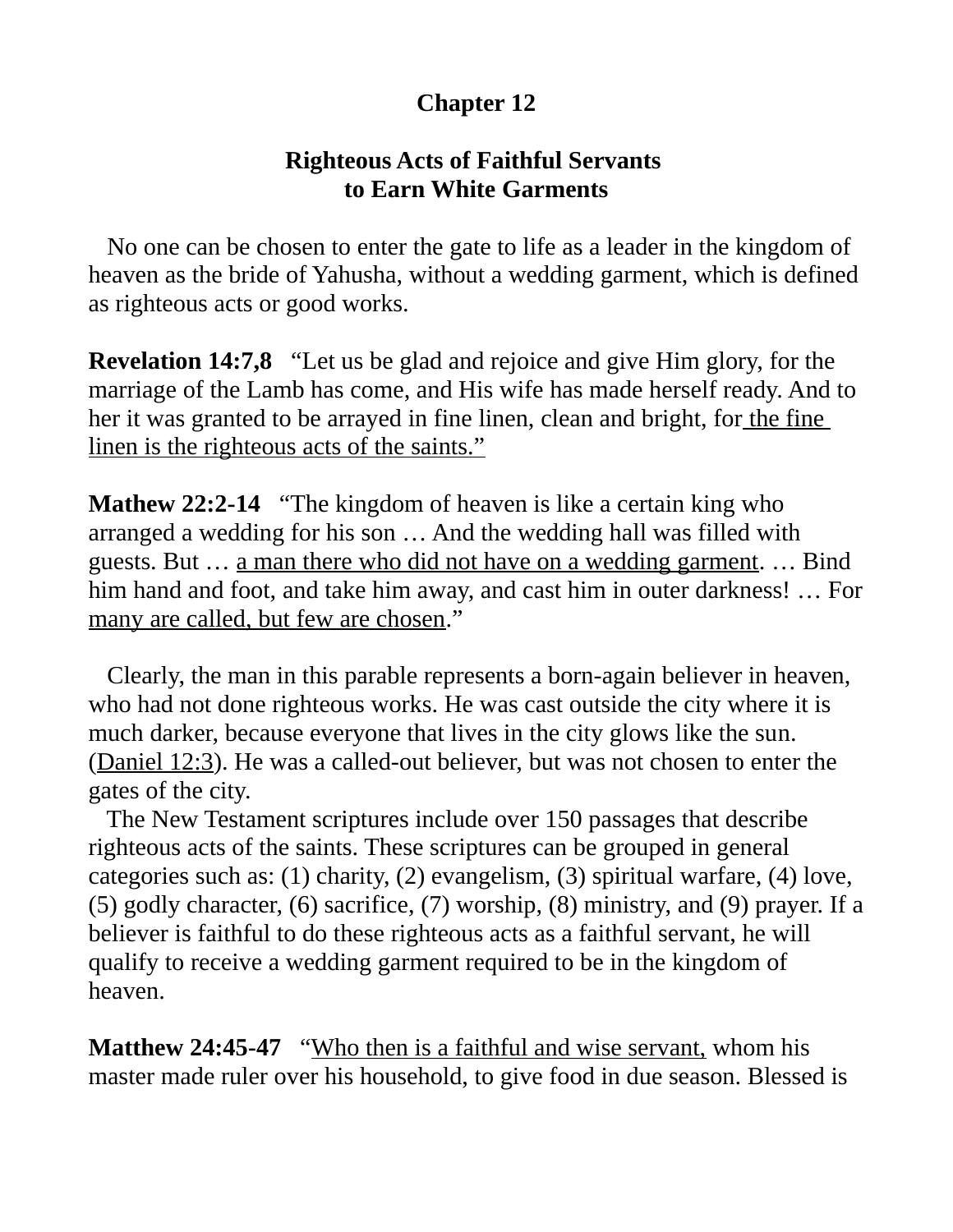that servant whom his master, when he comes, will find so doing. Assuredly, I say to you that he will make him ruler over all his goods." (Luke 12:42-44)

 Believers are expected to sacrifice their life on earth to do good works as a servant of Yahuah to show love for everyone and bear fruit for the kingdom. This includes helping the poor and supporting the ministry of the word.

**James 1:27** "Pure and undefiled religion before Yahuah and Yahusha is this: to visit orphans and widows in their trouble, and keep oneself unspotted from the world."

**Romans 12:1-21** "present your bodies a living sacrifice, holy, acceptable to Yahuah, which is your reasonable service. … Having then gifts differing according to the grace that is given to us, let us use them: … prophesy … ministering … teaching … exhortation … giving … leadership … mercy … love … affectionate … diligent … fervent in spirit … rejoicing in hope … patient in tribulation … steadfast in prayer … distributing to the needs of the saints … hospitality. Bless those who persecute you; associate with the humble ... live peaceably ... do not avenge."

**Titus 3:8,14** "those who have believed in Yahuah should be careful to maintain good works. These things are good and profitable to men. … And let our people also learn to maintain good works, to meet urgent needs, that they may not be unfruitful."

**Hebrews 13:1-6** "Let brotherly love continue. Do not forget to receive strangers … remember the prisoners as if chained with them, and those being mistreated … let marriage be respected by all … In manner be without covetousness and be satisfied with what you have … We boldly say, 'Yahuah is my helper, I shall not fear what man shall do to me.' "

**2 Peter 1:5-11** "add to your faith virtue … knowledge … self-control … perseverance … godliness … brotherly kindness … and love. For if those things are yours and abound, you will neither be barren nor unfruitful in the knowledge of Yahusha the Messiah. … be even more diligent to make your call and election sure, for if you do these things you will never stumble; for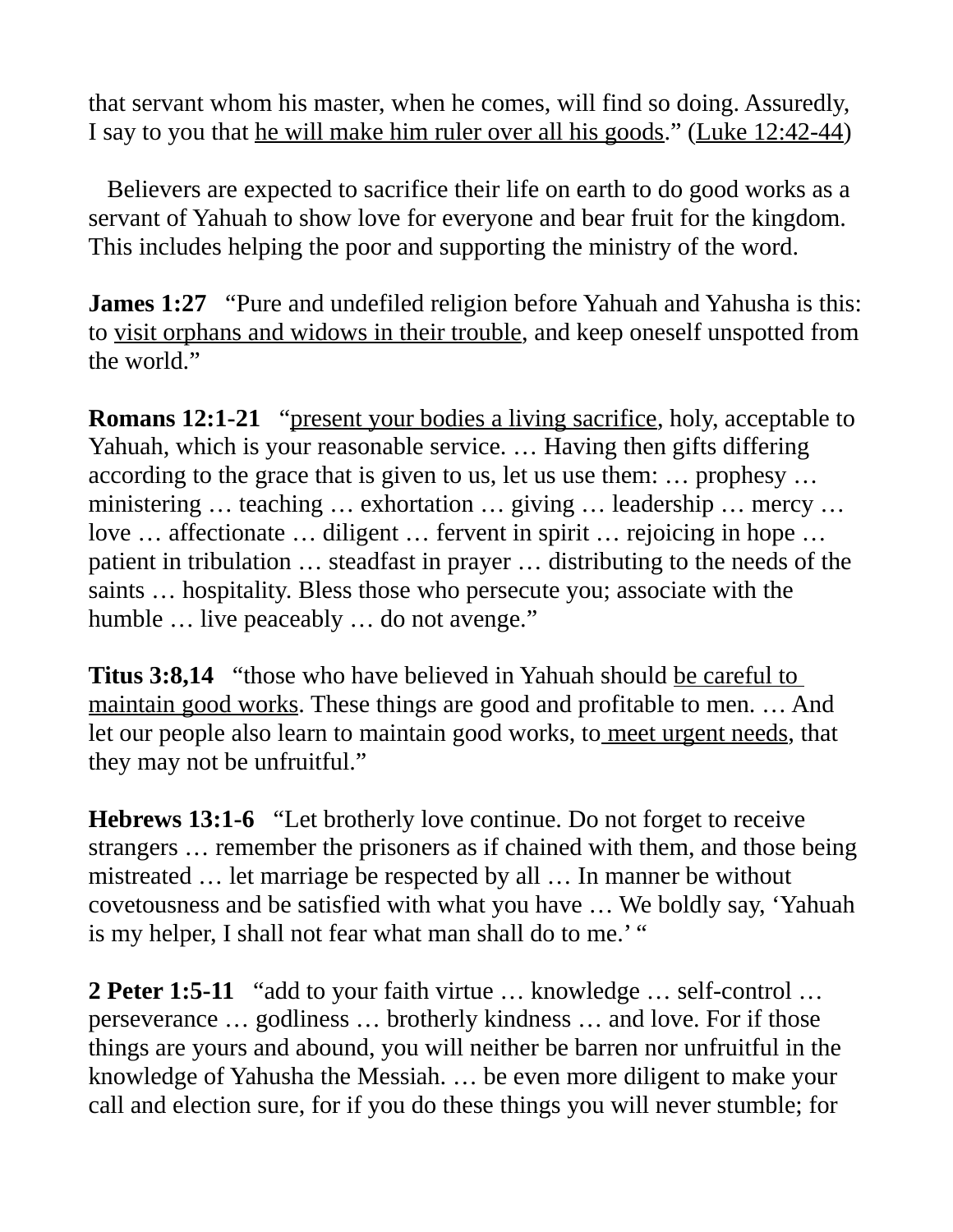so an entrance will be supplied to you abundantly into the everlasting kingdom of our Master and Savior Yahusha the Messiah."

 Salvation for eternal spirit life in heaven is by faith in the name of Yahusha alone, not by works. But clearly, salvation of the carnal soul for life in the kingdom is only by good works. If any scripture is talking about the importance of doing, or failing to do good works, for reward or punishment, it is only referring to salvation of the soul. A believer cannot lose his eternal spirit life in heaven by disobedience or failure to do good works. But faith alone will not save the soul for life in the kingdom.

**James 2:14-26** "What does it profit, … if someone says he has faith but does not have works? Can faith save him? If a brother or sister is naked and destitute of daily food … but you do not give them the things that are needed for the body, what does it profit? Thus faith by itself, if it does not have works, is dead. … I will show you my faith by my works. … You see then that <u>a man is justified by works, and not by faith alone</u>. ... For as the body without the spirit is dead, so faith without works is dead also."

 James here is talking exclusively about salvation of the carnal soul. Otherwise he would be disagreeing with Paul. But Paul says a believer is given spirit life by the Holy Spirit for a purpose. The purpose is to train the carnal soul to do good works to qualify to be chosen for leadership in the kingdom.

**Ephesians 2:8-10** "For by grace you have been saved through faith, and that not of yourselves; it is the gift of Yahuah, not of works, lest anyone should boast. For we are His workmanship created in Yahusha the Messiah for good works, which Yahuah prepared beforehand that we should walk in them."

The most important calling for believers is to be a leader; teaching disciples to do good works, be obedient and bear fruit for the kingdom. But this must be done with humility and a servant spirit.

**Matthew 20:26,27** "whosoever desires to become great among you, let him be your servant. And whoever desires to be first among you, let him be your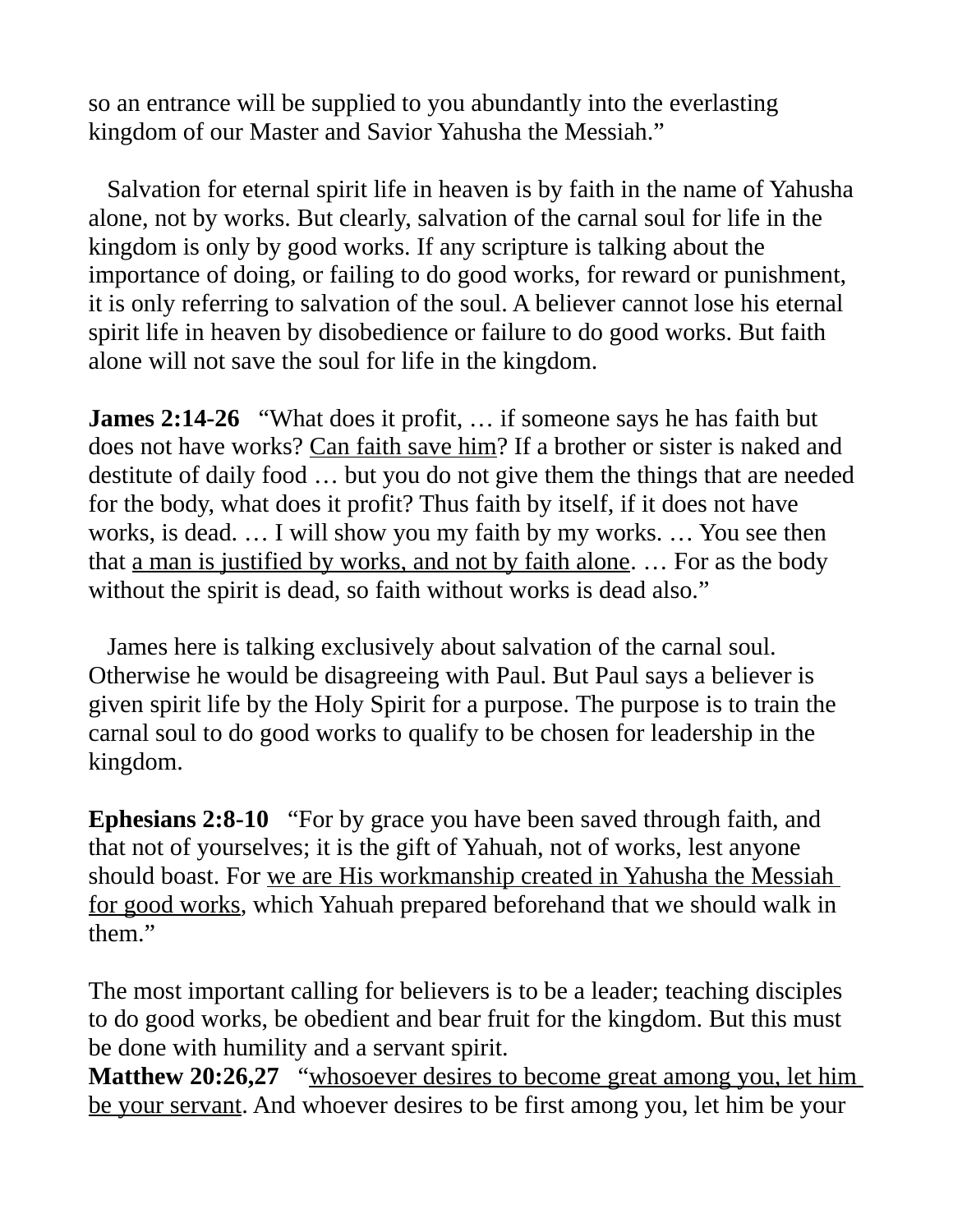slave – just as the Son of Man did not come to be served, but to serve, and give His life a ransom for many."

**1 Peter 5:1-4** "The elders among you I exhort, … shepherd the flock of Yahuah which is among you, serving as as overseers, not by compulsion but willingly, not for dishonest gain but eagerly: nor as being lords over those entrusted to you, but being examples to the flock; and when the Chief Shepherd appears, you will receive the crown of glory that does not fade away."

# **Charity – Giving to the poor, Strangers and the Ministry**

 Great rewards are promised to those who give to others in ministering to widows, orphans, strangers and the ministers of the word. Yahusha promised a hundredfold return in this life and eternal life to those who give. Consequently, those who give become wealthy in this world and in the next.

**Mark 10:29,30** "Assuredly, I say to you, there is no one who has left house, or brothers or sisters or father or mother or wife or children or lands, for My sake and the gospel's who shall not receive a hundredfold now in this time ... and in the age to come, eternal life."

 Since Yahusha is talking about good works, He is promising eternal life in the kingdom, or salvation of the carnal soul, not the eternal spiritual life that comes by faith alone.

**Matthew 19:21-24** "If you want to be perfect, go sell what you have and give to the poor, and you will have treasure in heaven; assuredly I say to you that it is hard for a rich man to enter the kingdom of heaven."

**Matthew 6:19-21** "Do not lay up for yourselves treasures on earth, where moth and rust destroy and where thieves break in and steal; but lay up for yourselves treasure in heaven … for where your treasure is there your heart will be also."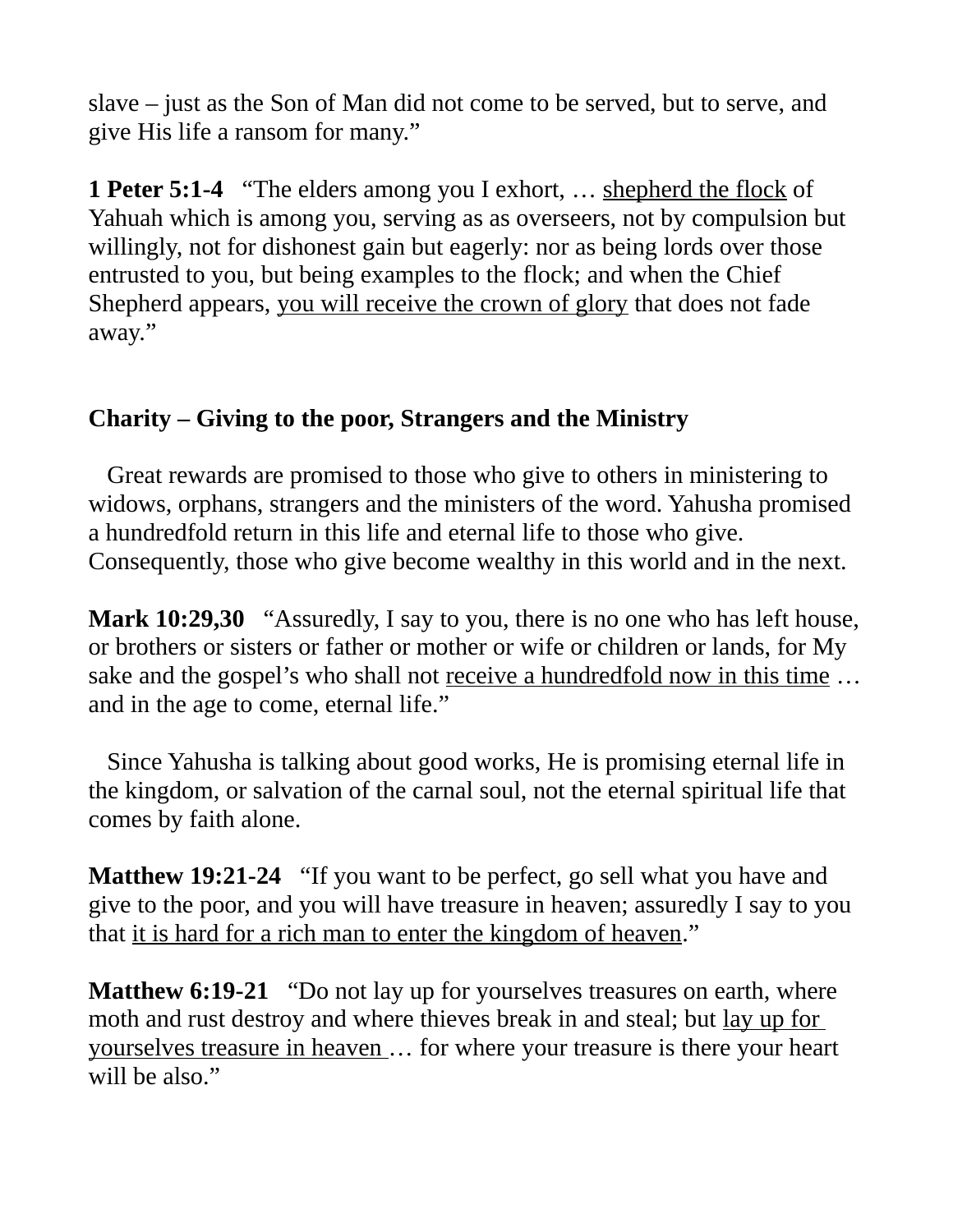**Matthew 25:34-40** "Then the King will say to those on His right hand, 'Come, you blessed of My Father, inherit the kingdom prepared for you from the foundation of the world: for I was hungry and you gave Me food; I was thirsty and you gave Me drink; I was a stranger and you took me in; I was naked and you clothed Me; I was sick and you visited Me; I was in prison and you came to Me. … In as much as you did it to one of the least of these My brethren, you did it to Me."

**Luke 3:10-14** "He who has two tunics, let him give to him who has none; and he who has food, let him do likewise. … Do not intimidate anyone or accuse falsely, and be content with your wages."

 It is clear that Yahuah wants believers to focus in helping others and be content with modest living. Such a lifestyle can bear an abundance of fruit for the kingdom and lay up an abundance of treasure in heaven which lasts for eternity. Believers need a long term vision for their investments that last beyond life on earth.

**Luke 6:37,38** "Forgive and you will be forgiven. Give and it will be given to you; good measure, pressed down, shaken together, and running over will be put in your bosom."

Whatever a man sows, he will reap in abundance. He cannot out give Yahuah. A man who gives will eventually become wealthy. A hundredfold return is much better than worldly investments, and treasure is being stored in heaven in addition to the wealth on earth. This is one of the best of righteous acts, with great rewards.

## **Evangelism – Teaching the Word of the Kingdom**

 Teaching the word of the kingdom and discipling believers is the highest calling and the most righteous act. It is bearing fruit for the kingdom. This is rarely being done today, because people are only being taught about salvation of their spirit for eternal life by grace through faith in the name of Yahusha. They are not teaching the works required to qualify to be chosen to enter the kingdom as a leader.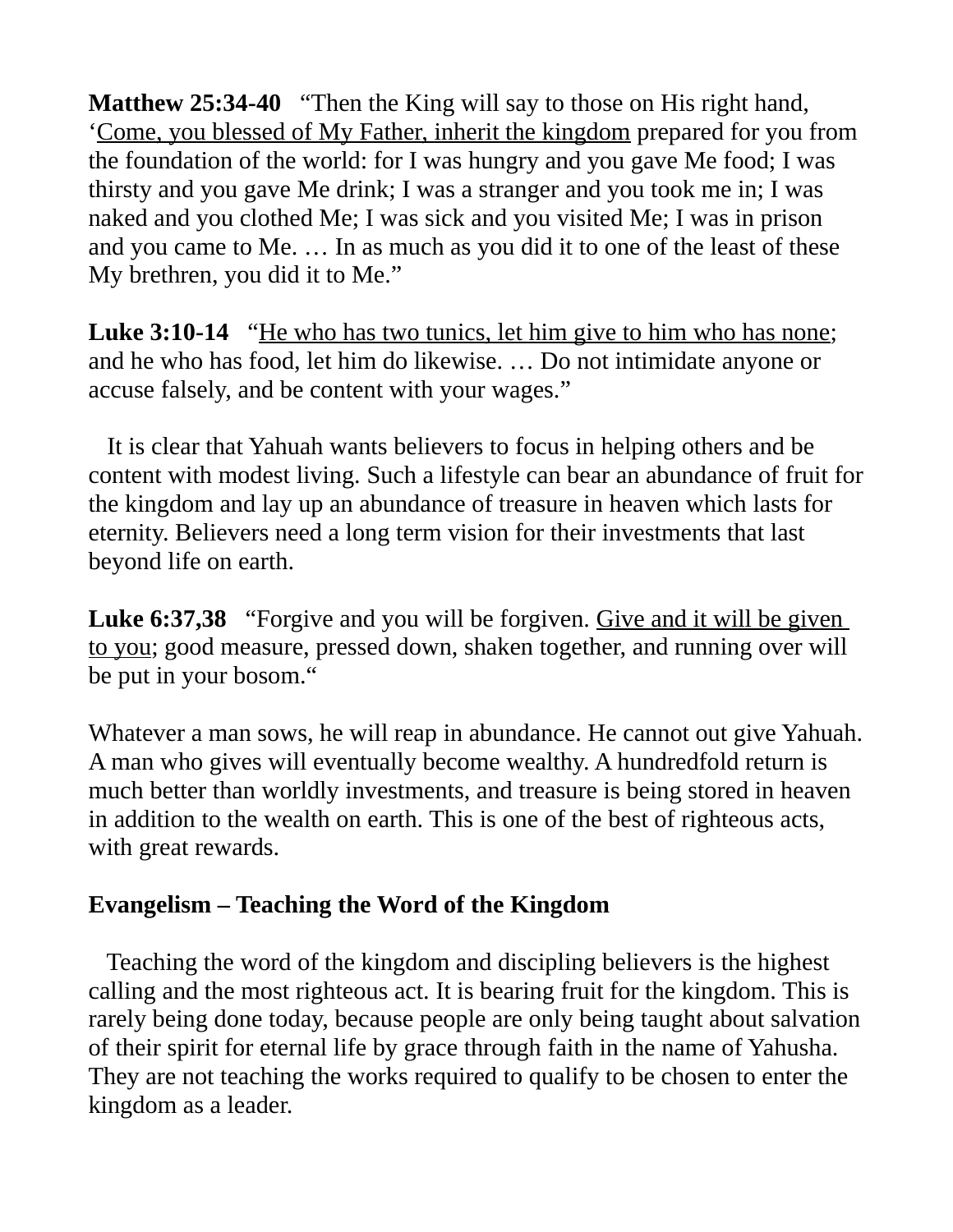**Matthew 28:19,20** "Go therefore and make disciples of all the nations, baptizing them in the name of the Father and of the Son and of the Holy Spirit, teaching them to observe all things that I have commanded you;"

**Acts 20:25-35** "I have gone preaching the kingdom of Yahuah … For I have not shunned to declare to you the whole counsel of Yahuah. Therefore, take heed to yourselves and to all the flock, among which the Holy Spirit has made overseers, to shepherd the assembly of Yahuah which He purchased with His own blood. ... from among yourselves men will rise up, speaking perverse things … So now brethren, I commend you to Yahuah and to the word of His grace, which is able to build you up and give you an inheritance among all those who are sanctified … I have shown you in every way, by laboring like this, that you must support the weak. And remember the words of Yahusha, that He said, 'It is more blessed to give than to receive.' "

**Titus 1:5-10** "appoint elders in every city as I commanded you – if a man is blameless, the husband of one wife, having faithful children not accused of dissipation or insubordination. For an overseer must be blameless, a steward of Yahuah, not self-willed, not quick tempered, not given to wine, not violent, not greedy for money, but hospitable, a lover of what is good, sober-minded, just, holy, self-controlled, holding fast the faithful word as he has been taught."

 The apostle Paul considered this life a race with few winners that receive a crown. He himself was concerned about being disqualified. (1 Corinthians 9:24-27). Only those chosen for leadership over the nations will live in the city of New Jerusalem, the headquarters of the kingdom.

#### **Spiritual Warfare – Casting Out Spirits and Healing the Sick**

 Miracles, or the physical manifestation of the power of the Holy Spirit, is evidence of the word of the kingdom. It causes multitudes to believe the message and it is a powerful tool for evangelism. Yahusha said His miracles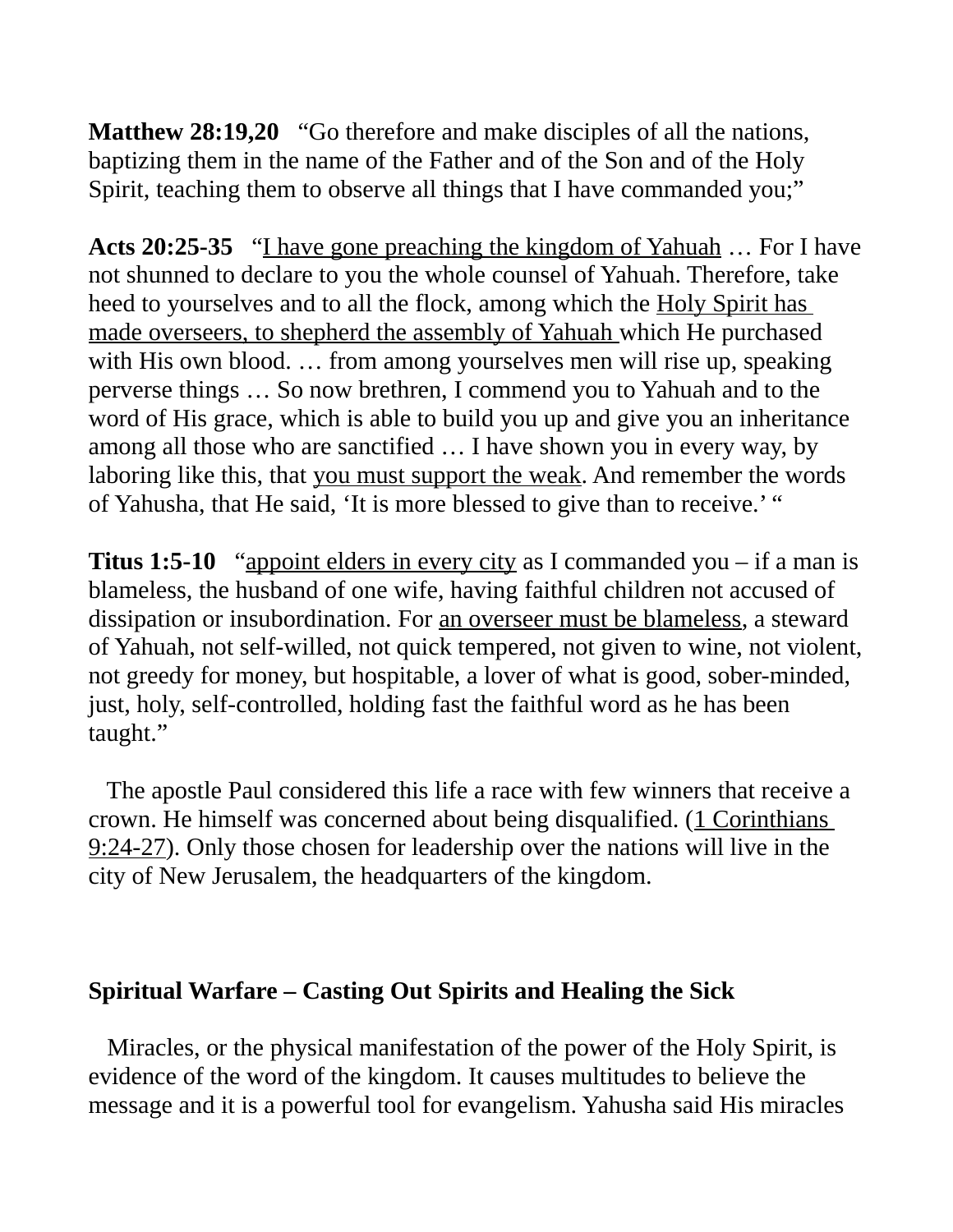proved that He was the Messiah, the Son of Yahuah. Now this power is available to all believers who are baptized in the Holy Spirit and pray in tongues. It is needed to fight the good fight of faith, to patiently endure trials and persecution, to help people in need, and to bear fruit for the kingdom.

**Matthew 10:7,8** "And as you go, preach, saying, The kingdom of heaven is at hand.' Heal the sick, cleanse the lepers raise the dead, cast out demons. Freely you have received, freely give."

**John 14:12** "Most assuredly, I say to you, he who believes in Me, the works that I do he will do also, and greater works than these he will do, because I go to My Father."

 Those that teach that works are unnecessary for eternal life, have no motivation to do these works. They are not aware that good works and bearing fruit for the kingdom are required to qualify to enter the kingdom with a wedding garment.

**Acts 5:12-16** "And through the hands of the apostles many signs and wonders were done among the people. And they were all with one accord in Solomon's Porch. Yet none of the rest dared join them, but the people esteemed them highly. And believers were increasingly added to Yahuah, multitudes of both men and women, so that they brought the sick out into the streets and laid them on beds and couches, that at least the shadow of Peter passing by might fall on some of them. Also, a multitude gathered from the surrounding cities to Jerusalem, bringing sick people and those who were tormented by unclean spirits, and they were all healed."

 Very few signs and wonders are performed in public places today to attract multitudes of believers. This is one reason Yahusha said to the believers: "Because you are lukewarm … I will vomit you out of My mouth. Because you say, 'I am rich, have become wealthy, and have need of nothing.' – and do not know that you are wretched, miserable, poor, blind, naked – I counsel you to buy from Me gold refined in fire that you may be rich; and white garments that you may be clothed … As many as I love, I rebuke and chasten. Therefore be zealous and repent." Revelation 3:15-19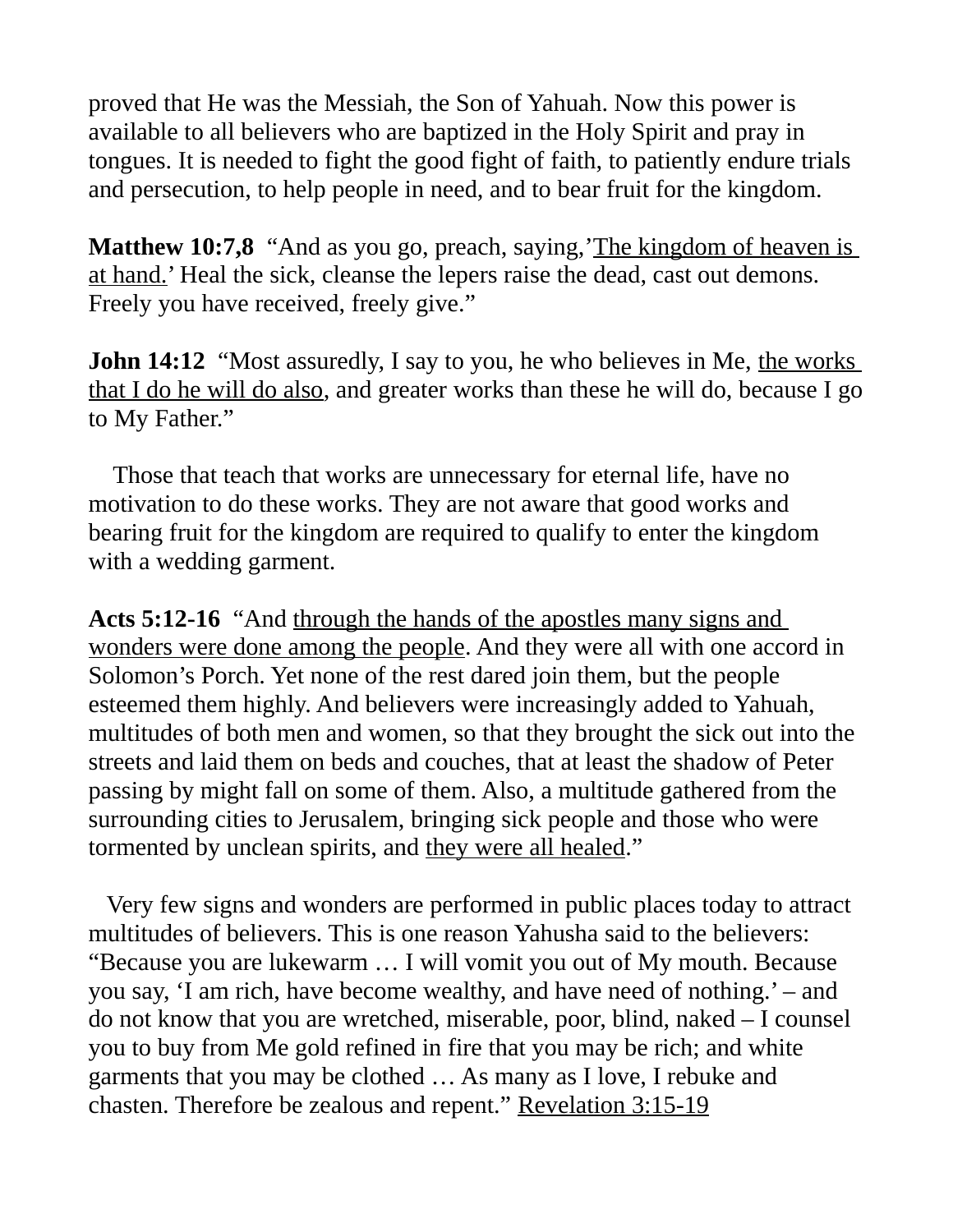These believers needed to suffer tribulation to purify their character like gold in the fire and do good works that they may have treasure in heaven, and white garments to enter the kingdom.

## **Love Everyone – Enemies, Neighbors, and Each Other**

 The primary character of Yahuah and His laws is love. All His commandments can be summed up as love for Yahuah and love for other people – good and bad. It is impossible to be obedient to the commandments without love for everyone. Therefore it is impossible to be chosen for leadership in the kingdom without love and forgiveness.

**Matthew 23:37-40** "You shall love Yahuah your Elohim with all your heart, with all your soul, and with all your mind. This is the first and great commandment. And the second is like it: 'You should love your neighbor as yourself.' (Deuteronomy 6:5; Leviticus 19:18) On these two commandments hang all the law and the prophets."

 The first four of the ten commandments are requirements to love Yahuah and the remaining six are requirements needed to love others. (Exodus 20:2- 17) If a believer does not obey the laws of Yahuah, he is lot loving Yahuah or other people. The kingdom of Yahuah operates on love. All righteous acts are based on love.

**Matthew 7:12** "Whatever you want men to do to you, do also to them, for this is the law and the prophets."

**1 Peter 3:8,9** "all of you be of one mind, having compassion for one another; love as brothers, be tender hearted, be courteous; not returning evil for evil or reviling, but on the contrary blessing, knowing that you were called to this, that you may inherit a blessing."

**1 Peter 4:7-10** "the end of all things is at hand; therefore be serious and watchful in your prayers. And above all things have fervent love for one another, for love will cover a multitude of sins. Be hospitable to one another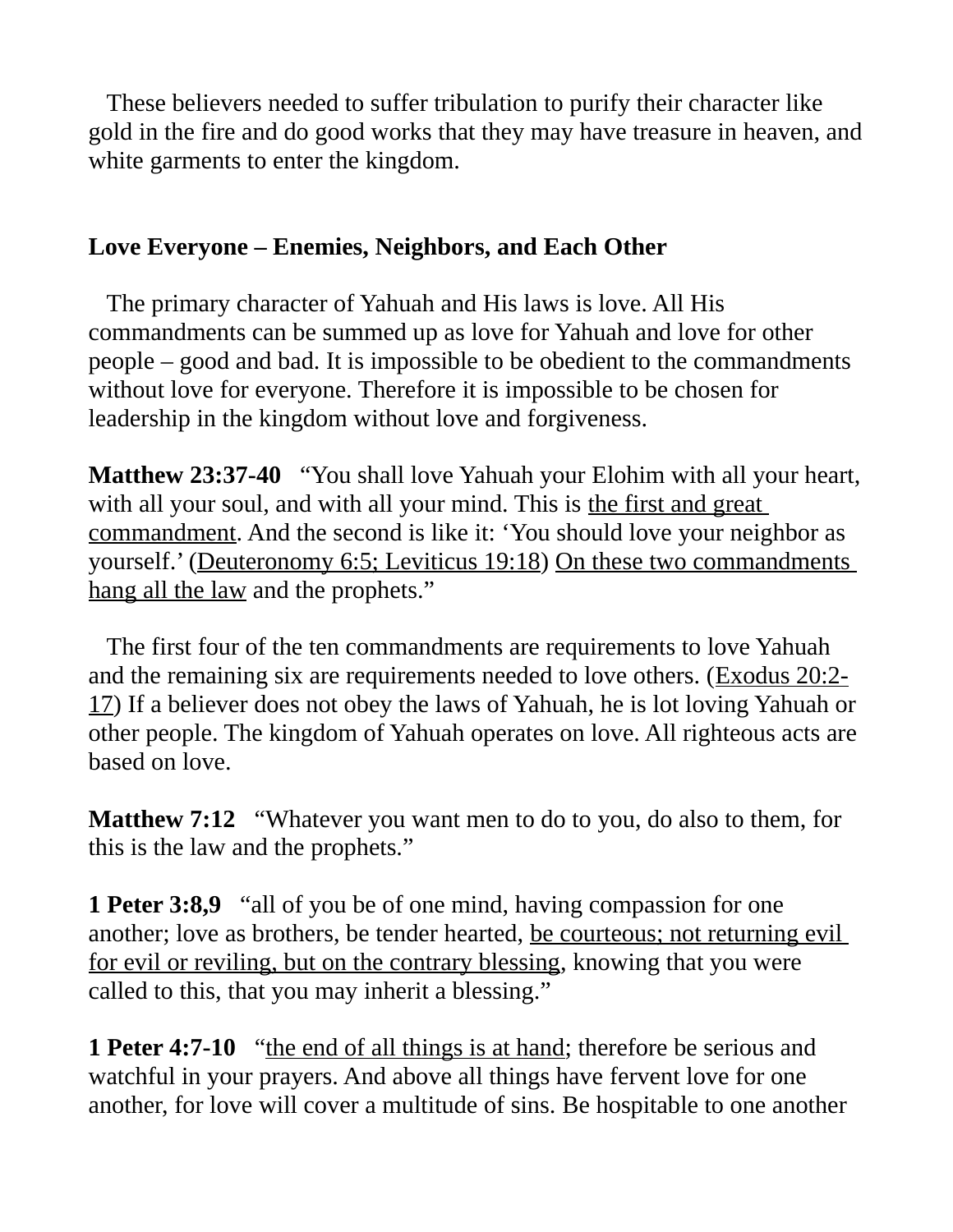without grumbling. As each one has received a gift, minister it to one another as good stewards of the manifold grace of Yahuah."

**Titus 3:2-10** "the older men be sober, reverent, temperate, sound in faith, in love, in patience; older women likewise, that they be reverent in behavior, not slanderers, not given to much wine, teachers of good things – that they admonish the young women to love their husbands, to love their own children, to be discreet, chaste, home makers, good, obedient to their own husbands, that the word of Yahuah may not be blasphemed."

 "Likewise, exhort the young men to be sober minded, in all things showing yourself to be a pattern of good works; in doctrine showing integrity, reverence, incorruptibility, sound speech that cannot be condemned … Exhort bond servants to be obedient to their masters, to be well pleasing in all things …"

**Romans 13:1-13** "And though I have the gift of prophecy and understand all mysteries and all knowledge. And though I have all faith, so that I could move mountains, but have not love, I am nothing. … Love suffers long and is kind; love does not envy; love does not seek its own, is not provoked, thinks no evil; does not rejoice in iniquity, but rejoices in the truth; bears all things; believes all things, hopes all things, endures all things. Love never fails. ... And now abide faith, hope, love, these three; but the greatest of these is love."

 Love is the fruit of the Holy Spirit that takes years to grow into character. Baptism in the power of the Holy Spirit and praying in tongues magnifies love. Eventually it becomes an involuntary response to all people. But it takes great character to love those who are offensive or evil. It takes strong character to control anger when confronted with false accusations by an angry person and respond in love. This is a miraculous key to maintaining close relationships, especially in marriage. The love of the Holy Spirit is the key to success of all leaders. So it is needed in the kingdom of heaven. Believers must develop loving character to qualify for leadership in the kingdom.

## **Godly Character – Love, Joy, Peace, Patience and Self-Control**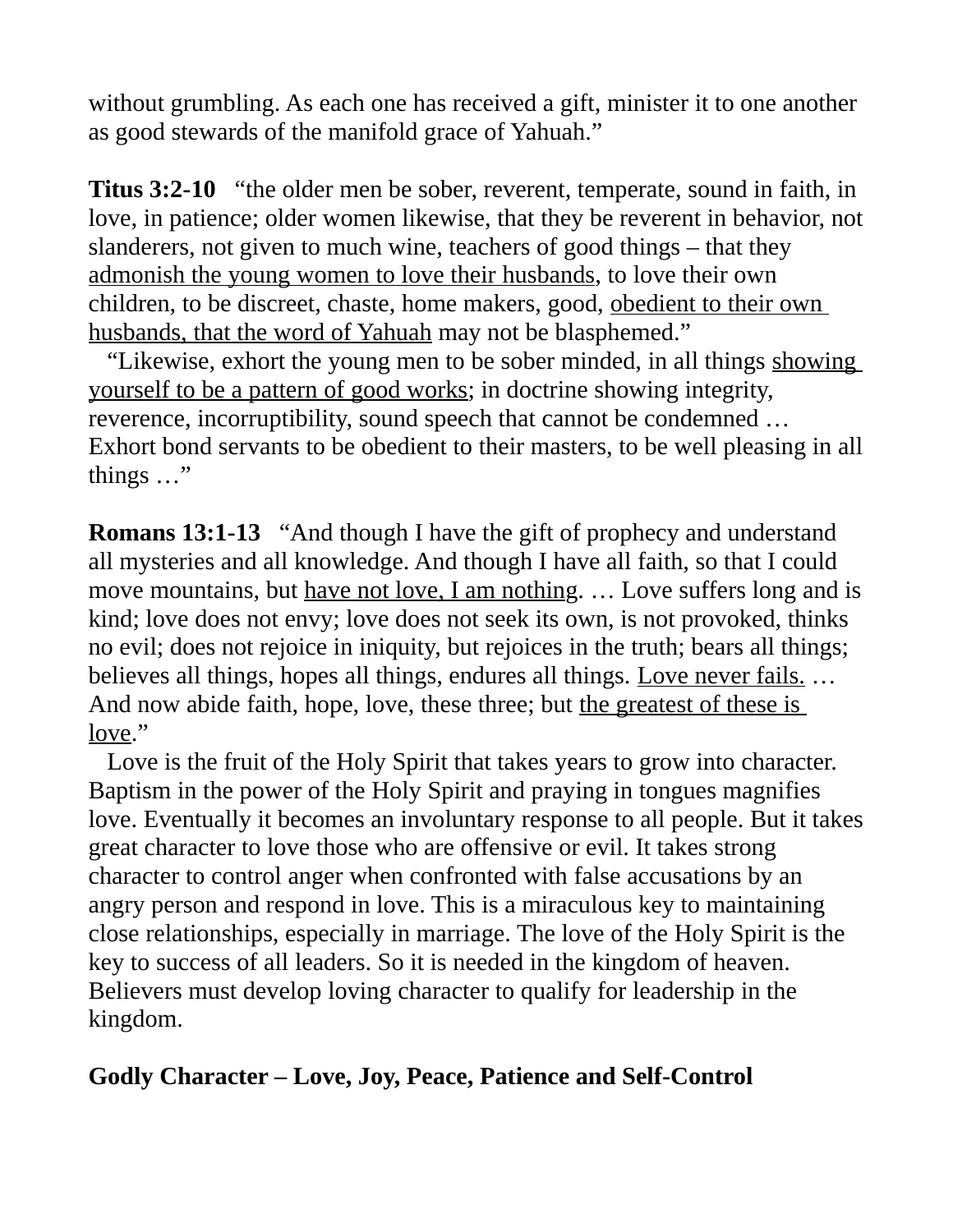The fruits of the Holy Spirit are godly character traits necessary to qualify to be chosen to enter the kingdom of heaven; such as love, joy, peace, patience, self-control, humility and a servant spirit. The proud, arrogant, and those who believe they deserve a high position, will not qualify. One must be submissive to those in authority who judge their qualifications. Yahuah has awesome power over the universe with billions of angels. He wants leaders who are loving, patient, humble and obedient, who will not allow power to corrupt them or abuse those under their authority. Chosen believers are His sons who are delegated power and authority over nations.

**Matthew 18:3-5** "Assuredly I say to you, unless you are converted and become as little children, you will by no means enter the kingdom of heaven. Therefore, whoever humbles himself as this little child is the greatest in the kingdom of heaven."

**Matthew 20:26** "whoever desires to become great among you, let him be your servant. And whoever desires to be first among you, let him be your slave."

**1 Peter 5:-7** "Likewise you younger people submit yourselves to your elders. Yes, all of you be submissive to one another, and be clothed with humility, for Yahuah resists the proud but gives grace to the humble. Therefore humble yourselves under the mighty hand of Yahuah, that He may exalt you in due time, casting all your cares upon Him."

**Titus 3:12** "Remind them to be subject to rulers and authorities, to obey, to be ready for every good work, to speak evil of no one, to be peaceable, gentle, showing all humility to all men."

 It is clear that godly character with humility and obedience is important qualification for leadership in the kingdom of Yahuah. The failure of Lucifer, as ruler of the earth, was caused by pride and arrogance ( $Exekiel$   $28:12-14$ ; Isaiah 14:12-15). Yahuah is looking for leaders who are faithful servants who are peaceful, merciful and meek. Meekness is defined as self-control over ones emotions. Such a person is strong, patient, quick to listen and slow to speak. It is a key to receiving respect as a successful leader with understanding and love. Those who are refined and tested by the fire of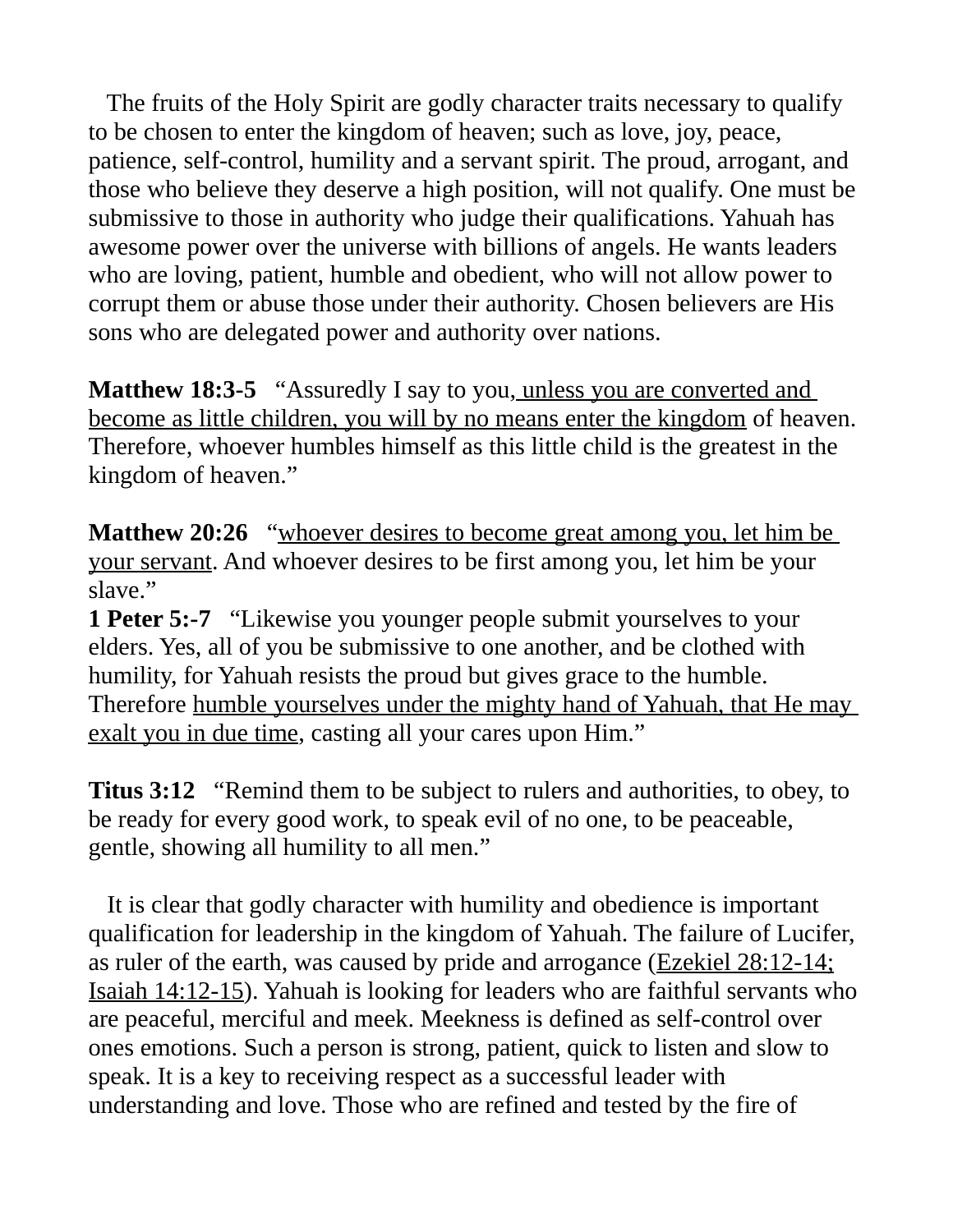adversity to produce love, humility and obedience, will qualify to be chosen to enter the kingdom of heaven. (Malachi 3:2,3)

### **Sacrifice Worldly Life to Seek the Kingdom of Heaven**

 Those who seek a leadership position in the kingdom of heaven must focus on doing righteous acts as a faithful servant, shepherd disciples to bear fruit for the kingdom, and patiently endure trials and persecution. It is difficult to do that while earning money to support a successful and prosperous lifestyle. The primary causes of failure are: the cares of this world, the deceitfulness of riches and the pleasures of this life. The desire for a better lifestyle, house, car, or vacation, requires a lot of time and responsibility. If a believer wants to qualify for life in the city of the paradise of Yahuah's headquarters, and authority over nations, he will have to sacrifice some worldly success to achieve it.

 However, Yahusha said that if the believer seeks the kingdom of heaven first, all the worldly things will be given to him. If the believer spends all of his time discipling believers and giving to the poor, he will receive a hundredfold return in this life. Therefore, he will be become wealthy in this world and in heaven. (Matthew 6:33, 19:29)

**Luke 14:23** "Whoever of you does not forsake all that he has cannot be My disciple. "

**Ecclesiastes 2:16-18** "For there is no more remembrance of the wise … since all that now is will be forgotten ... Therefore I hated life ... for all is vanity and grasping for the wind."

**Ecclesiastes 12:13,14** "Let us hear the conclusion of the whole matter: fear Yahuah and keep His commandments, for this is man's all. For Yahuah will bring every work into judgment including every secret thing, whether good or evil."

 This is a very profound statement, because it was made by Solomon, the wealthiest and most powerful king in the world. All his great